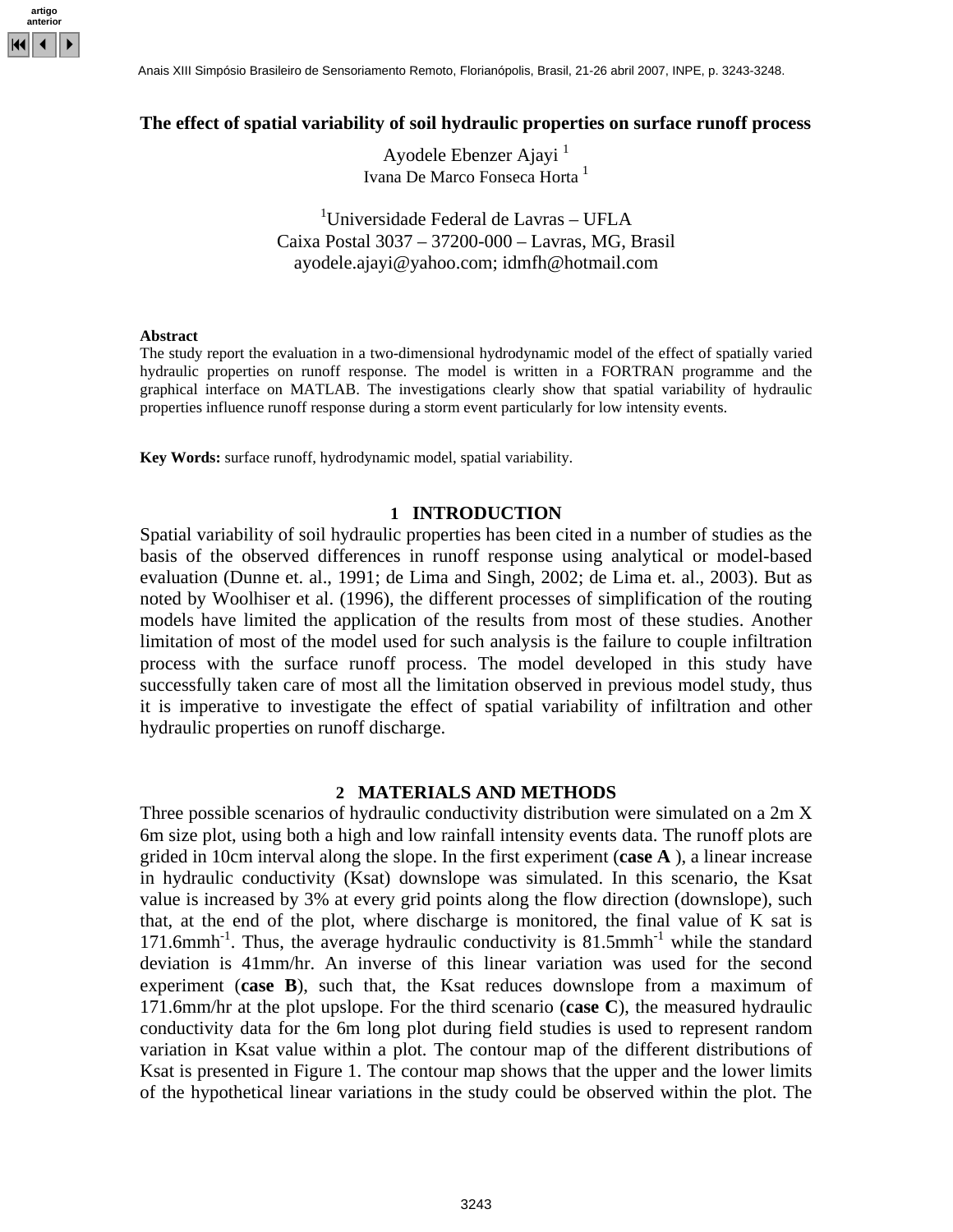three cases were used to study the dynamic effect of infiltration opportunity, as limited by a shrinking or expanding area from which infiltration can occur.



Figure 1: Contour Map of Hydraulic Conductivity for the different distribution used in the simulation experiment.

# **3 RESULTS AND DISCUSSIONS**

Figures 2a and b showed that the magnitude and spatial pattern of Ksat within a plot or on a hillslope could significantly affect the observed discharge in a runoff event. Increasing saturated conductivity downslope allow more of the overland flow traveling towards the gutter to be lost due to increasing infiltration opportunity. This results in a significant reduction in discharge and peak rates. The high value of saturated hydraulic conductivity also induces a substantial reduction in flow depth and this is clearly displayed in the asymmetric pattern of the flow depths at about 500 sec into the event. When the conductivity decreases in the downslope direction, flow depth, discharge, and peak rate increases. Overland flow apparently emanating from the downslope regions with low saturated conductivity values, and, which only has a short distance from the gutter to overcome results in the sharp increase in discharge, in this scenario. With the low intensity events (figure 3), the downslope increase, the random variation and uniform conductivity of  $81.5$ mmh<sup>-1</sup> produce no surface runoff. This apparently results from the high infiltration rate compared with the rainfall intensity in the two cases. Case B produces small quantity of surface runoff and this explains why the effect of scales in runoff response is often more pronounced with low rainfall intensity events. In those cases, the differences in runoff appear to be attributable to increased opportunity for infiltration with increasing slope length. In all the three different cases, and in both high and low intensity events, the flow pattern is considerably influenced by the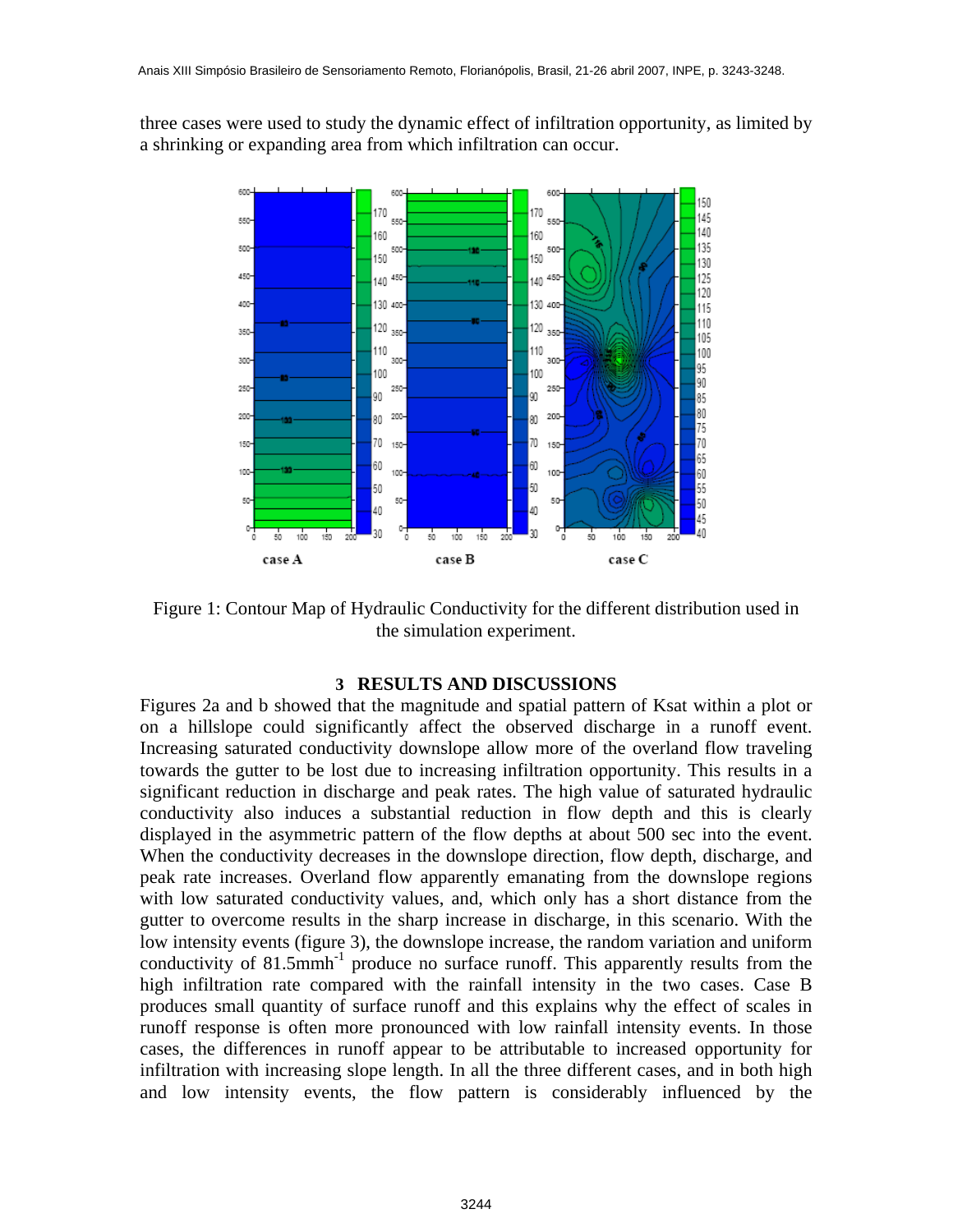microtopography (Figure 3). The magnitude of the difference between the hydrograph for the downslope-decreasing trend also shows that most of the runoff that arrives at the gutter emanates from regions not too far from the point of discharge. There is a marked similarity in the outflow hydrographs of random variation (measured values) and an average of the Ksat in the varied scenarios. This indicates that, appropriately selected average Ksat value could be used for investigation without too much loss of accuracy. At 1750 sec, which corresponds to the tailing part of the rain for event A, flow pattern and all other parameters are uniform in the three cases.





a. high intensity event

b. low intensity event

Figure 2: Comparison of simulated outflow hydrograph showing the effect of variation in distribution of Ksat for High and Low Intensity rainfall events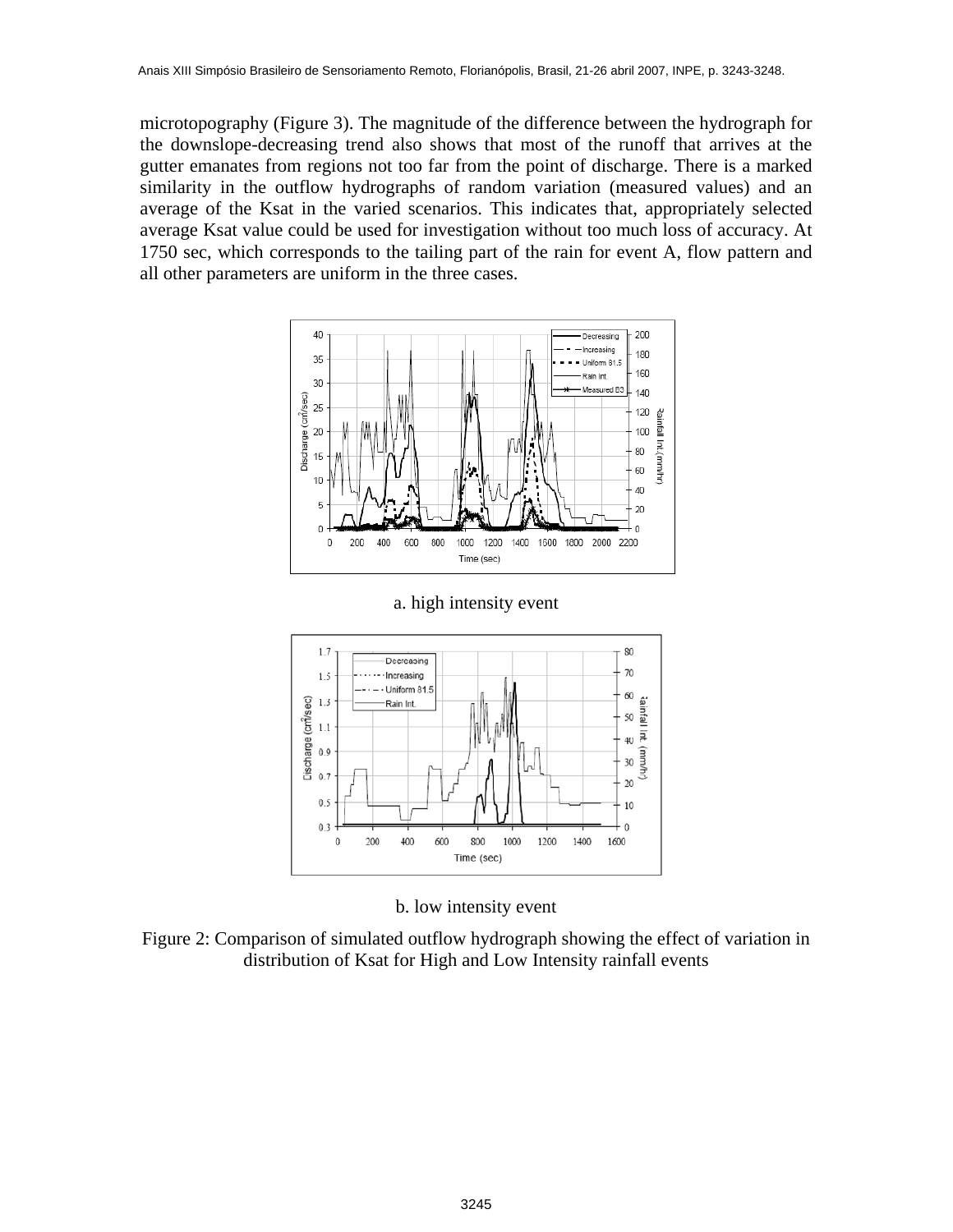

Downslope increase





 $\label{lem:convergence} \text{Downslope decrease}$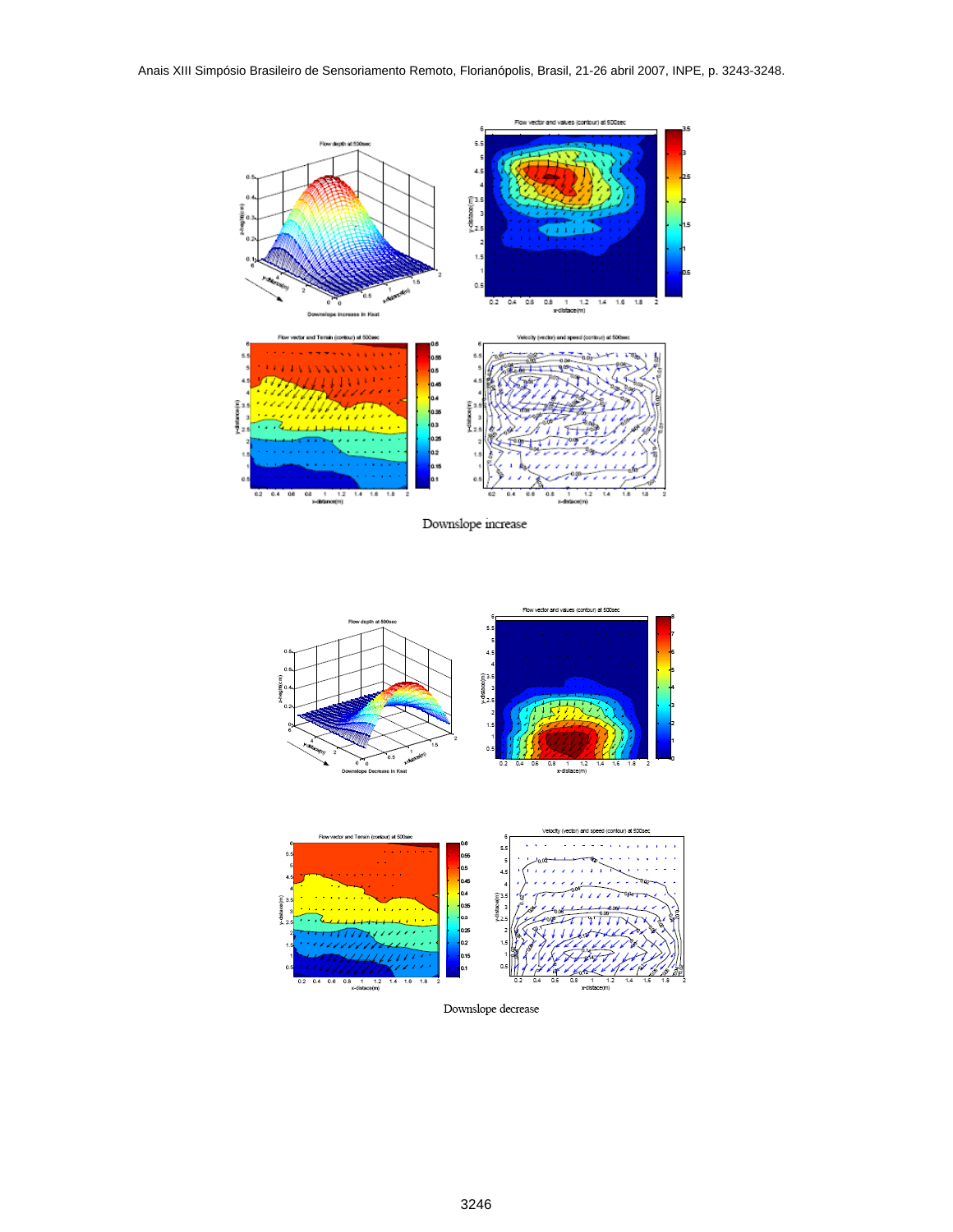

Figure 3: Overland flow characteristics with linear increase, decrease and random variation in Ksat

This also explains why the difference in scale effect is reduced in rainfall event with extended recession phase or with prolonged pulse moments. The differences in the outflow hydrograph in the various cases considered provide an avenue to evaluate the importance of spatial variability of soil hydraulic properties in the Hortonian runoff process. The trend of spatial variation of infiltration properties influences the discharge from runoff plots or hillslope. However the effect can only be explained in the context of the temporal related changes that occur during the time required for the overland flow to move from the point of initiations, to the point of collection. The required time depends on the rainfall intensity, which determines the available kinetic energy, the microtopographic forms which moderate depression storage and slope of the field. All the three factors affect the velocity of flow. This observation explains why Wainwright and Parson (2002) advocated for the use of variable intensity rainfall data in appropriate resolution (preferably tipping bucket) in better understanding of scale effect.

The study also showed that the infiltration opportunities vary with slope length and the pattern of the distribution of hydraulic conductivity. The difference in infiltration opportunities result in differences in transmission losses potential, during surface runoff routing downslope. It can also be concluded that the vegetated and surface microtopography, which become more varied with increase in slope length determined surface depression storage shape and network, consequently influencing runoff initiation and flow rate. However, the effect of the two factor of spatial variability is influenced by the time required to move from point of runoff initiation to the trough, which also depend on the rainfall intensity and field slope (Estevees et. al, 2000; Wainwright and Parsons, 2002). Thus, the temporal pattern of rainfall can influence runoff response. Temporal